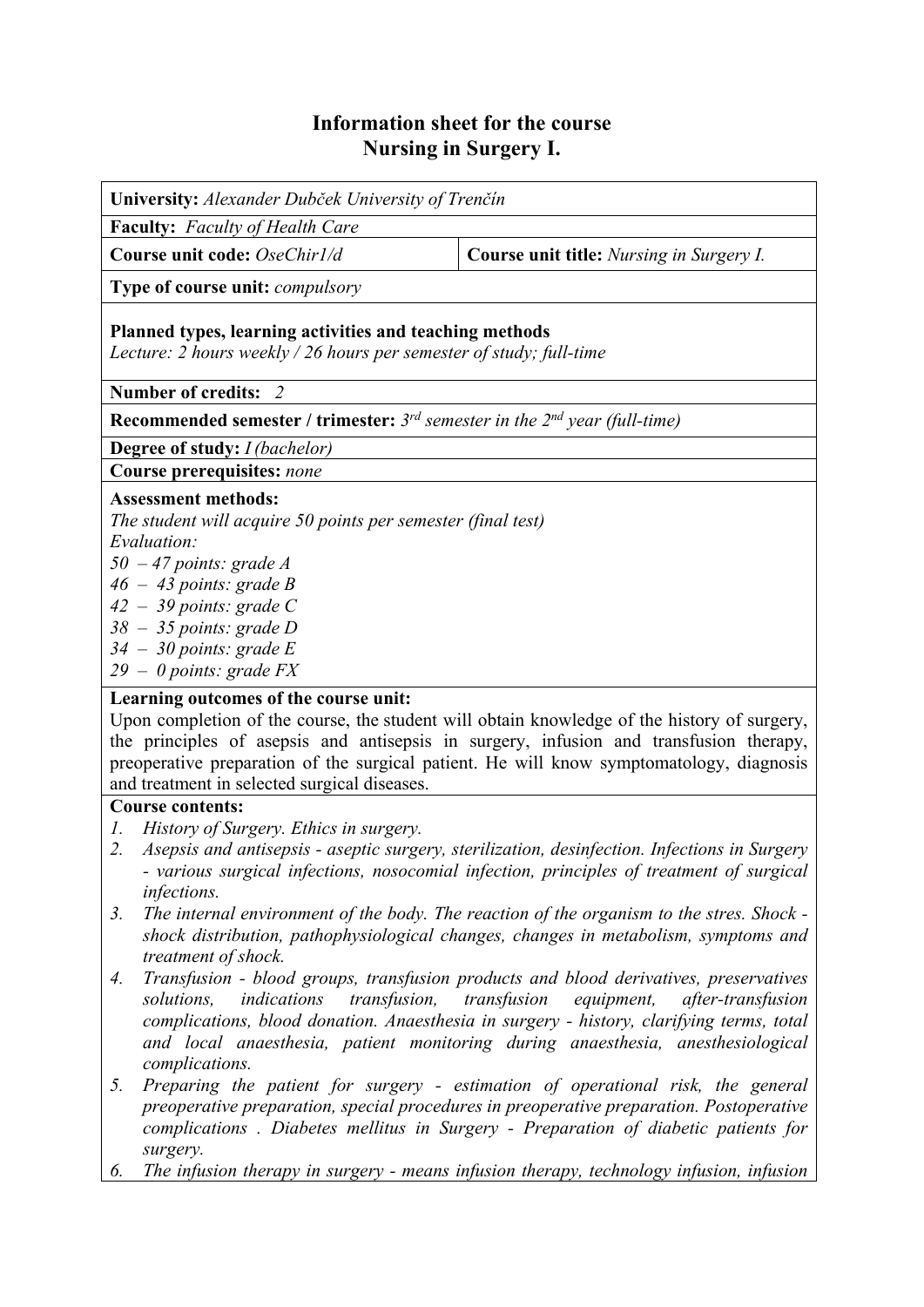*therapy indications, complications of infusion therapy. Enteral and parenteral nutrition in surgery grade nutritional status.* 

- *7. Principles of Surgical Oncology benign and malignant tumours, Cancer Epidemiology, principles of treatment.*
- *8. Diseases of the oesophagus atresia, diverticula, achalasia, gastroesophageal reflux disease, varicose veins, cancer, oesophageal injury. Surgical treatment of gastric ulcer, congenital diseases, injuries, gastritis, peptic ulcer, tumours.*
- *9. Emergency abdominal situations inflammatory acute abdomen, bowel obstruction (ileus), severe bleeding from the digestive tract.*
- *10. Disorders of the small and large intestine inflammatory, diverticular disease, cancers, other diseases of the anus and rectum. Hernia*
- *11. Surgical diseases of the liver cysts, abscesses, benign, malignant and portal hypertension. Cholelithiasis. Surgical diseases of the pancreas - annular pancreas, injuries, acute and chronic pancreatitis, pancreatic tumours, and pseudocysts.*
- *12. Vascular diseases diseases of the arteries and veins. Surgery endocrine glands diseases of the thyroid, parathyroid, endocrine pancreas, adrenal.*
- 13. *Principles of Trauma Surgery first aid at accidents, open injuries, principles of treatment of wounds, wound healing, closed injuries, broken bones, polyrtaumatism.*

### **Recommended reading**

- *1. BOBER, J. a kol.: Chirurgia I. Základy všeobecnej chirurgie pre štúdium ošetrovateľstva. Košice: Aprilla s. r.o., 2007. 110 s. ISBN 80-969499-5-3.*
- *2. BOBER, J. a kol.: Chirurgia II. Základy všeobecnej chirurgie pre štúdium ošetrovateľstva. Košice: Aprilla s. r.o., 2007. 203 s. ISBN 80-969499-5-3.*
- *3. HARUŠTIAK, S. a kol.: Princípy chirurgie 2. diel. Bratislava: Slovak Academic Press, 2010. 848 s. ISBN 978-80-8095-053-8.*
- *4. HOCH, J. LEFFLER, J. a kol.: Speciální chirurgie. Praha: Maxdorf, 2011. 590 s. ISBN 978-80-7345-253-7.*
- *5. KYSLAN, K. a kol.: Chirurgia I. Vybrané kapitoly pre štúdium ošetrovateľstva. Martin: Osveta, 2010. 158 s. ISBN 978-80-8063-312-7.*
- *6. NICHOLLS, A. WILSON, I.: Perioperační medicína. Praha: Galén, 2006. s. ISBN 80- 7262-320-6.*
- *7. SIMAN, J. a kol.: Princípy chirurgie 1. diel. Bratislava: Slovak Academic Press, 2007. 923 s. ISBN 80-89104-94-0.*
- *8. SLEZÁKOVÁ, L. a kol. : Ošetřovatelství v chirurgii I. Praha: Grada Publishing, a.s., 2010. 264 s. ISBN 978-80-247-3129-2.*
- *9. SLEZÁKOVÁ, L. a kol. : Ošetřovatelství v chirurgii II. Praha: Grada Publishing, a.s., 2010. 300 s. ISBN 978-80-247-3130-8.*
- *10. ZEMAN, M. KRŠKA, et al.: Chirurgická propedeutika. Praha: Grada Publishing, a.s., 2011. 512 s. ISBN 80-7169-705-2.*
- 11. *ZEMAN, M. et al.: Speciální chirurgie. Praha: Galén, 2006. 575 s. ISBN 80-7262-260-9.*

## **Language:** *Slovak*

### **Remarks:**

| <b>Evaluation history:</b> Number of evaluated students: 436 |       |     |     |     |     |
|--------------------------------------------------------------|-------|-----|-----|-----|-----|
| A                                                            |       |     |     | H   | FX  |
|                                                              | 25    | 74  | 129 | 148 |     |
| $2\%$                                                        | $6\%$ | 17% | 29% | 34% | 12% |
| Lectures:                                                    |       |     |     |     |     |
| prof. MUDr. Jindřich Vomela, CSc., LL.M., MUDr. Oto Smatana  |       |     |     |     |     |
| <b>Last modification:</b> 22.4.2014                          |       |     |     |     |     |